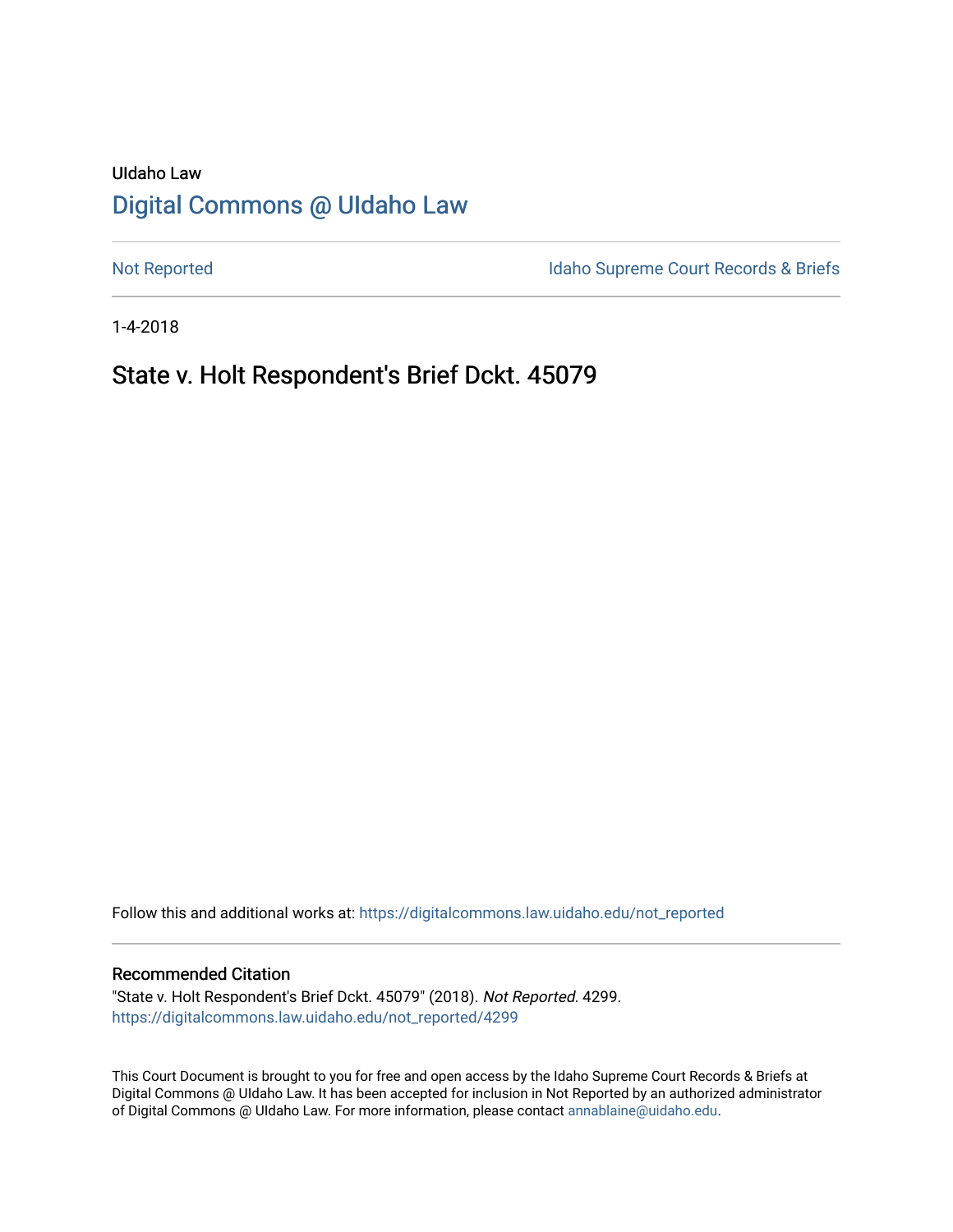#### **IN THE SUPREME COURT OF THE STATE OF IDAHO**

**) ) ) ) ) )** 

> **) ) )**

**STATE OF IDAHO, Plaintiff-Respondent, v. MICHELLE ALEXANDRIA HOLT, )** 

**Defendant-Appellant.**

**No. 45079** 

**Kootenai County Case No. CR-2016-8347** 

## **BRIEF OF RESPONDENT** \_\_\_\_\_\_\_\_\_\_\_\_\_\_\_\_\_\_\_\_\_\_\_\_

\_\_\_\_\_\_\_\_\_\_\_\_\_\_\_\_\_\_\_\_\_\_\_\_

**APPEAL FROM THE DISTRICT COURT OF THE FIRST JUDICIAL DISTRICT OF THE STATE OF IDAHO, IN AND FOR THE COUNTY OF KOOTENAI**

\_\_\_\_\_\_\_\_\_\_\_\_\_\_\_\_\_\_\_\_\_\_\_\_

**HONORABLE JOHN T. MITCHELL District Judge**

\_\_\_\_\_\_\_\_\_\_\_\_\_\_\_\_\_\_\_\_\_\_\_\_

**LAWRENCE G. WASDEN Attorney General State of Idaho**

**PAUL R. PANTHER Deputy Attorney General Chief, Criminal Law Division** 

**KENNETH K. JORGENSEN Deputy Attorney General Criminal Law Division P. O. Box 83720 Boise, Idaho 83720-0010 (208) 334-4534** 

**ATTORNEYS FOR PLAINTIFF-RESPONDENT** **SALLY J. COOLEY Deputy State Appellate Public Defender 322 E. Front St., Ste. 570 Boise, Idaho 83702 (208) 334-2712** 

**ATTORNEY FOR DEFENDANT-APPELLANT**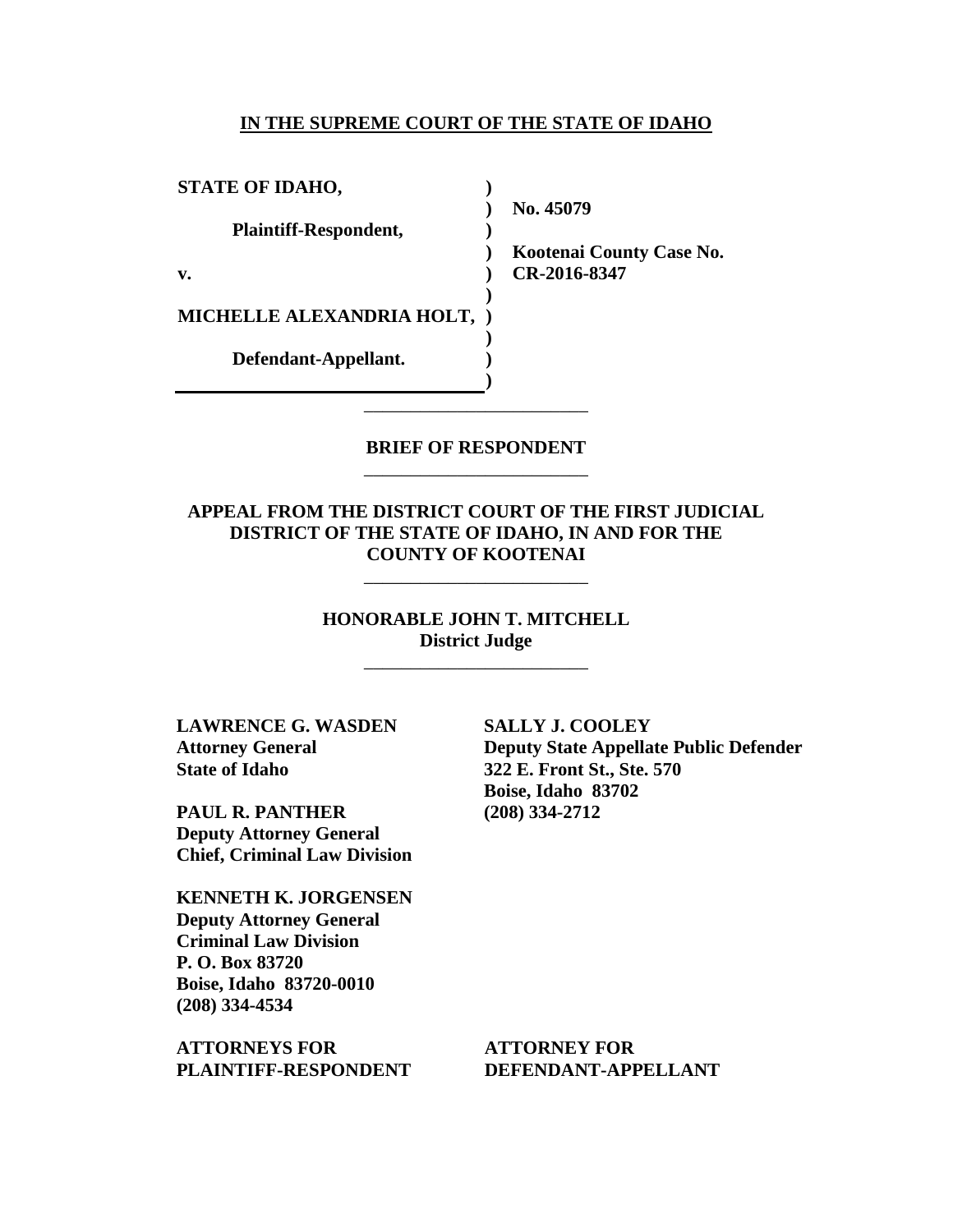# **TABLE OF CONTENTS**

| I.  | Holt Has Failed To Show Fundamental Error In |                                                                                            |  |
|-----|----------------------------------------------|--------------------------------------------------------------------------------------------|--|
|     | A.                                           |                                                                                            |  |
|     | <b>B.</b>                                    |                                                                                            |  |
|     | $C_{\cdot}$                                  | The Prosecutor's Argument That There<br>Was "No Real Doubt" That The Substance             |  |
| II. |                                              | Holt Has Failed To Show Fundamental Error In<br>The District Court's Colloquy With Holt At |  |
|     | A <sub>1</sub>                               |                                                                                            |  |
|     | <b>B.</b>                                    |                                                                                            |  |
|     | $\overline{C}$ .                             | Holt Has Shown No Error, Much Less                                                         |  |
|     |                                              |                                                                                            |  |
|     |                                              |                                                                                            |  |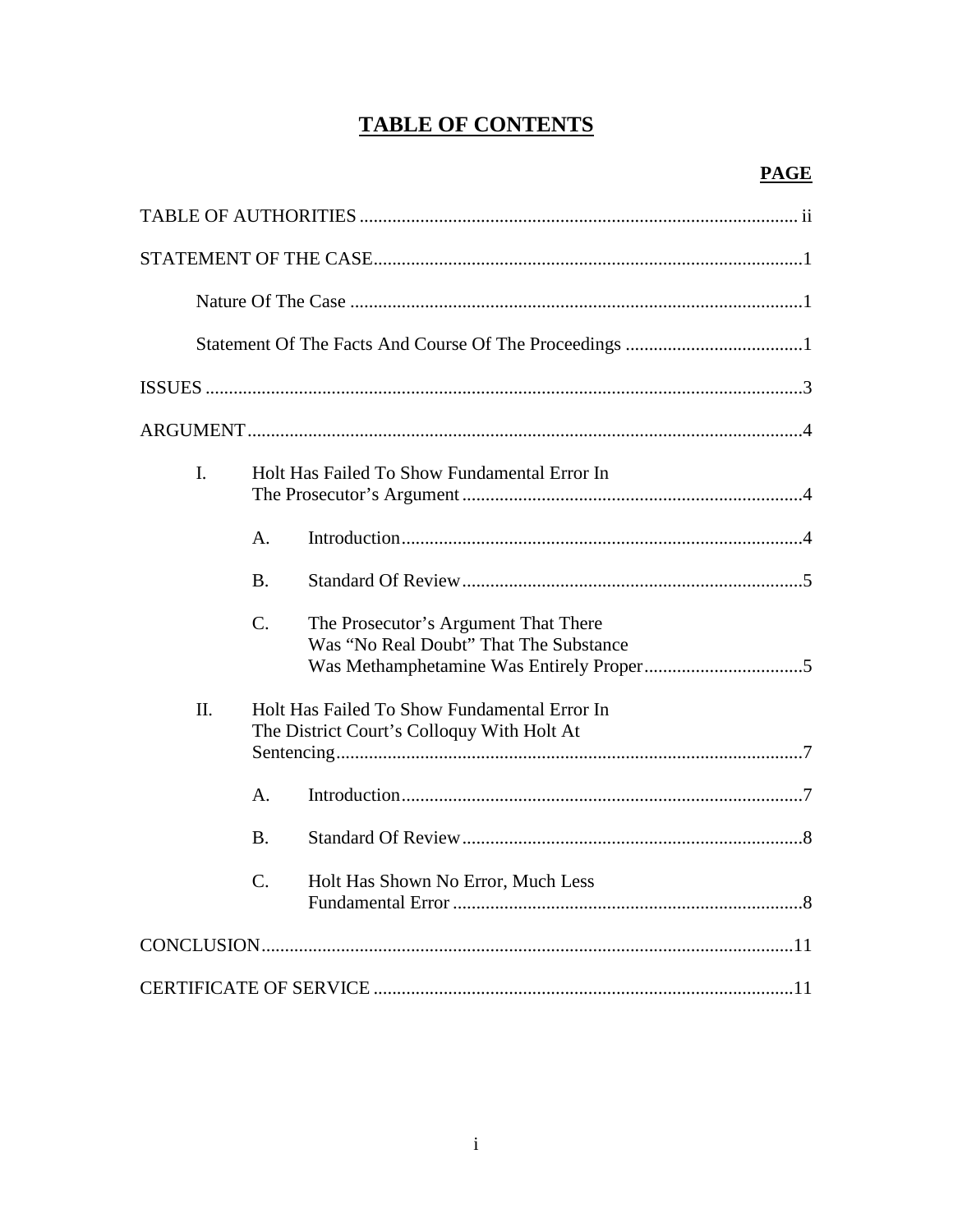# **TABLE OF AUTHORITIES**

| <b>CASES</b> | <b>PAGE</b> |
|--------------|-------------|
|              |             |
|              |             |
|              |             |
|              |             |
|              |             |
|              |             |
|              |             |
|              |             |
|              |             |
|              |             |
|              |             |
|              |             |
|              |             |
|              |             |
|              |             |
|              |             |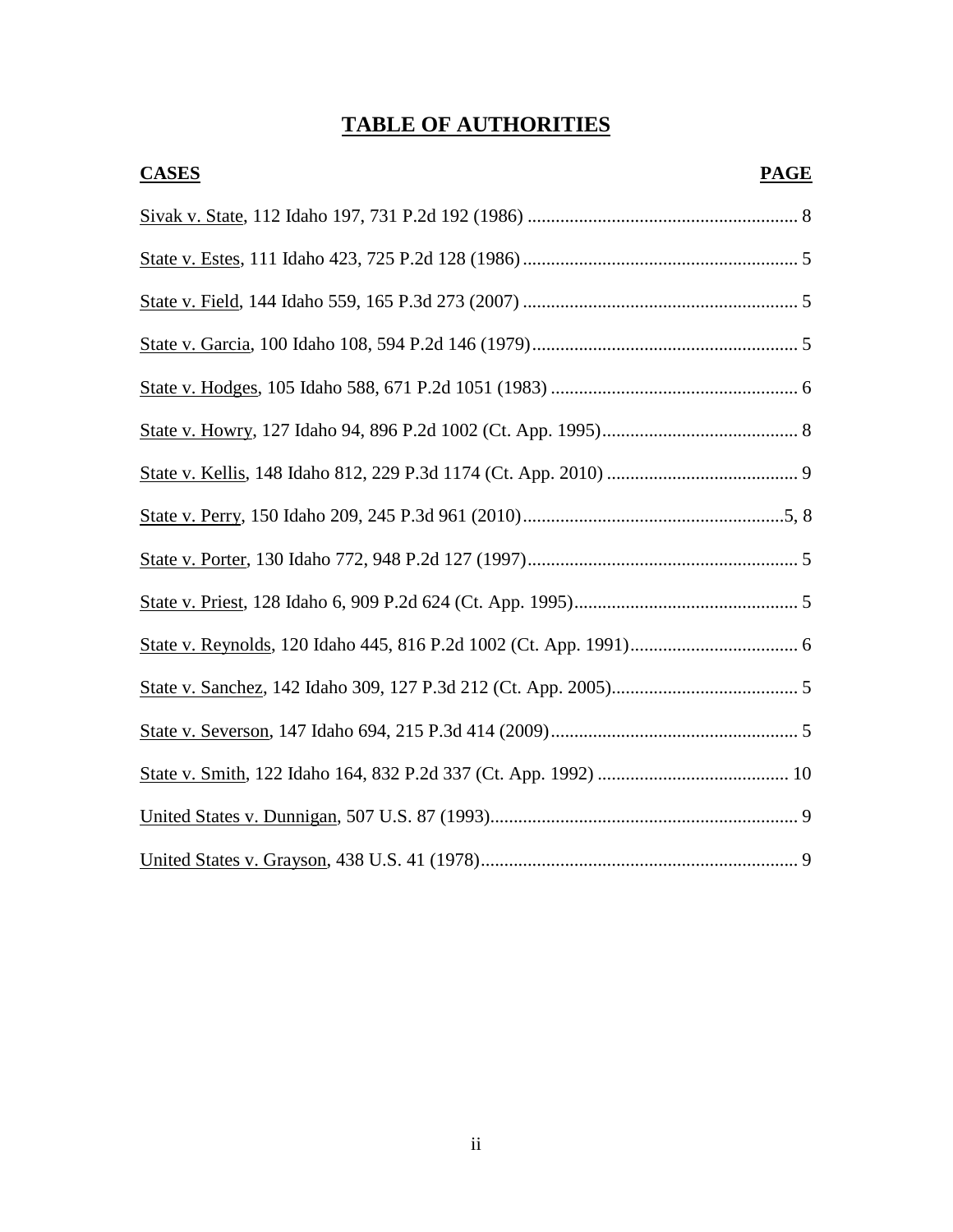#### STATEMENT OF THE CASE

### Nature Of The Case

 $\overline{a}$ 

 Michelle Alexandria Holt appeals from her conviction and sentence for possession of methamphetamine.

#### Statement Of The Facts And Course Of The Proceedings

The state charged Holt with possession of methamphetamine, a controlled substance. (R., pp. 39-40.) The case proceeded to jury trial. (R., pp. 71-84.) The state presented two witnesses: Officer Speer testified that he found a "clear plastic baggie with a white crystalline substance in it" in Holt's jacket pocket. (Tr., p. 26, L.  $9 - p$ . 47, L. [1](#page-4-0)7.<sup>1</sup>) David Sincerbeaux, a "forensic scientist for the Idaho State Police Forensic Lab" testified that the white substance found by Officer Speer "contained methamphetamine." (Tr., p. 71, L. 9 – p. 74, L. 2.) Holt testified in her own defense. (Tr., p. 77, L. 5 – p. 86, L. 21.) The essence of Holt's testimony was that in her haste to get to the store to buy feminine hygiene products that morning she grabbed clothing she had never worn before out of a bag of clothing that was a "friend's through friends," which bag her brother "that I barely spoke with" provided to her with intent it ultimately be donated to Goodwill. (Tr., p. 77, L.  $8 - p$ . 79, L. 14.) The jury convicted Holt as charged.  $(R., p. 111.)$ 

At sentencing the parties addressed the fact Holt had recently been charged with possession with intent to distribute while she was absconded in this case and jointly recommended that the court retain jurisdiction, with the state recommending a sentence of four years with two fixed. (Tr., p. 146, L.  $8 - p$ . 147, L. 18.) The district court accepted

<span id="page-4-0"></span><sup>&</sup>lt;sup>1</sup> All citations to the "Tr." are to the transcript containing the trial and sentencing proceedings.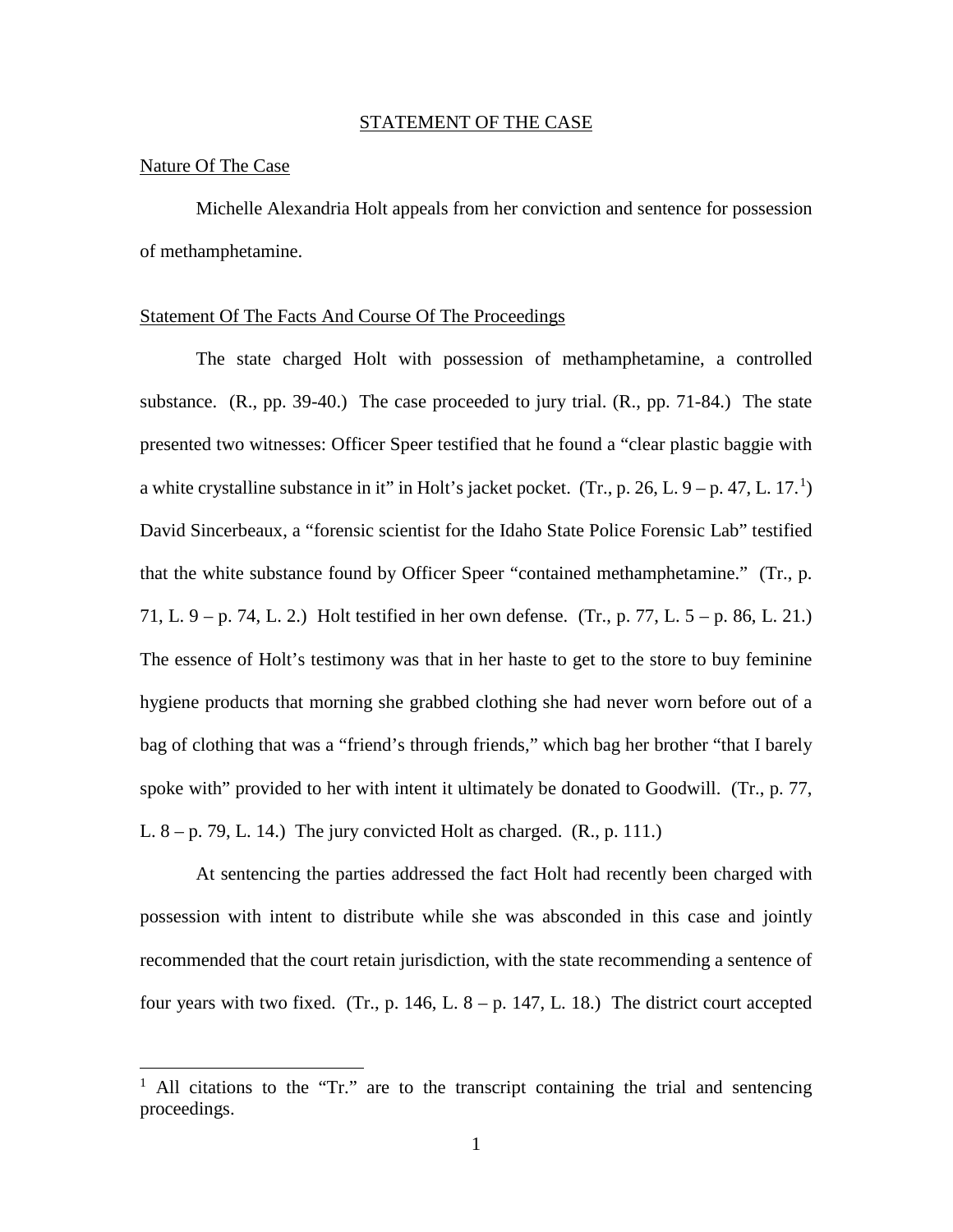the joint recommendation and retained jurisdiction, imposing an underlying sentence of seven years with three years determinate. (Tr., p. 161, L.  $20 - p$ . 162, L. 10.) The court stated that the underlying sentence, "even though this is [Holt's] first felony, is driven by [her] utter disregard for multiple judges' orders while these events have been pending, and a new very serious potential life sentence felony possession with intent to deliver, so that's why three years fixed, four years indeterminate." (Tr., p. 163, Ls. 6-11.)

Holt filed a notice of appeal timely from the entry of judgment. (R., pp. 124-26, 131-33.)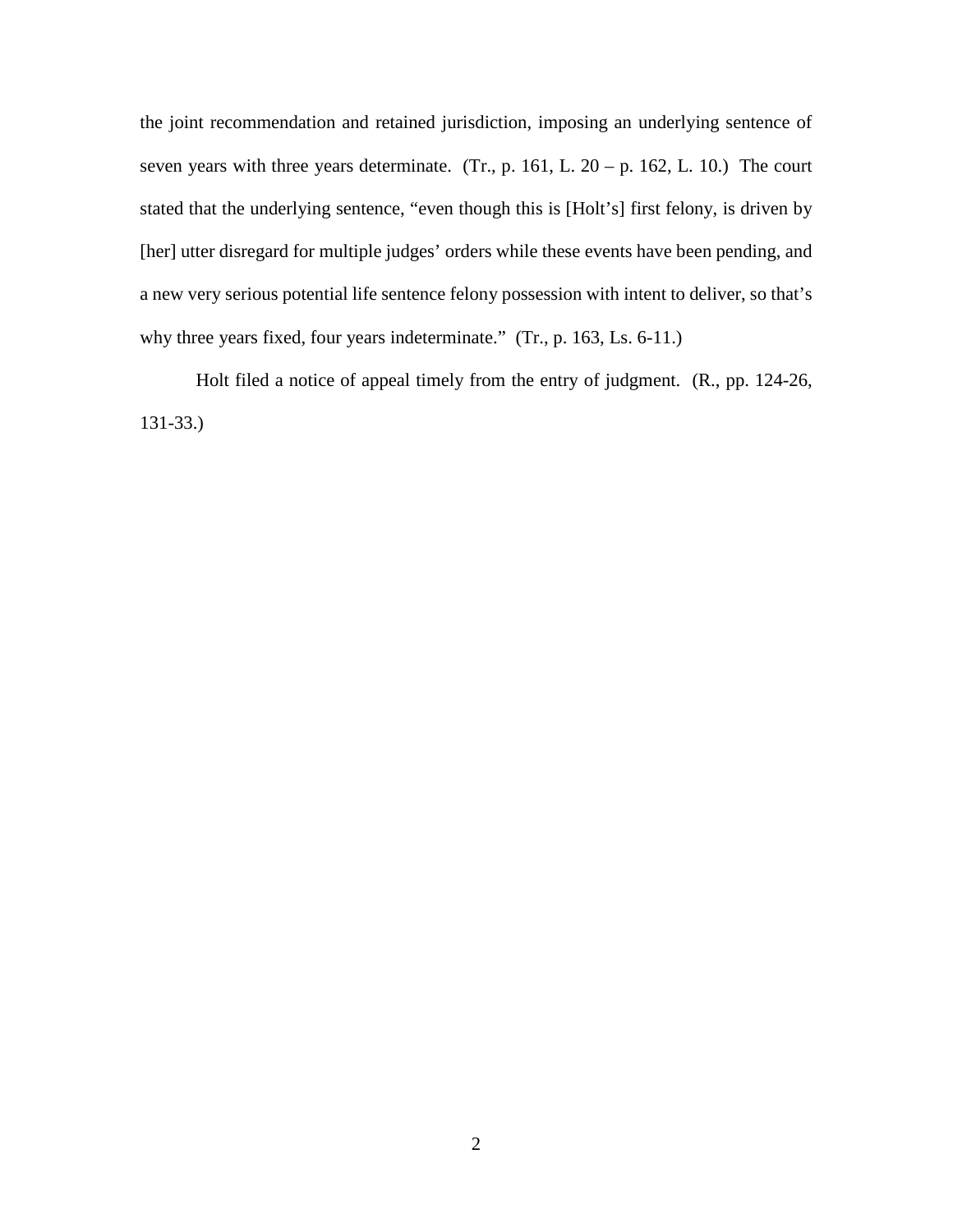## **ISSUES**

Holt states the issues on appeal as:

- I. Did the State commit prosecutorial misconduct in closing arguments?
- II. Did the district court's questioning of Ms. Holt at her sentencing hearing impermissibly infringe upon her constitutional rights to appeal, to maintain her innocence, and to due process?

(Appellant's brief, p. 4.)

The state rephrases the issues as:

1. Has Holt failed to show fundamental error in the prosecutor's argument?

2. Has Holt failed to show fundamental error in the district court's colloquy with Holt at sentencing?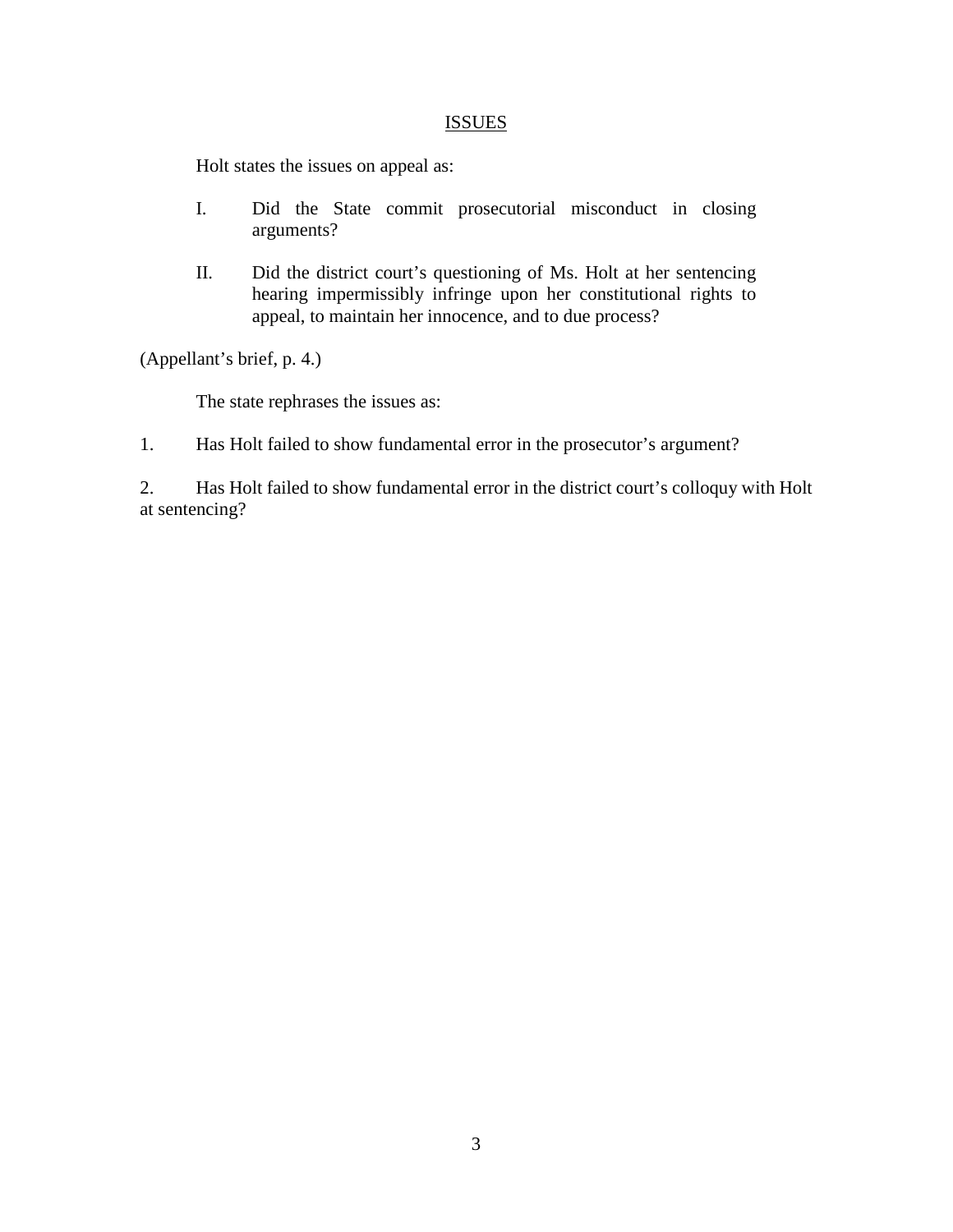#### ARGUMENT

## I. Holt Has Failed To Show Fundamental Error In The Prosecutor's Argument

#### A. Introduction

In closing, the prosecutor argued the case was "pretty straightforward" without "a lot of facts" the jury would "have to sift through to figure out what happened." (Tr., p. 101, Ls. 2-6.) Using the elements instruction as a "road map" the prosecutor argued there was "not any dispute" about the date; that the jury did not "really have to worry" about the crime occurring in Idaho because all relevant events happened at an intersection in Coeur d'Alene; that, based on the evidence, Holt's identity was "not an issue"; and that the testimony of David Sincerbeaux, the forensic scientist, rendered the question of whether the substance was methamphetamine also "not really an issue" because there was "no real doubt as to that element." (Tr., p. 101, L.  $7 - p$ . 102, L. 12.) Therefore, the issues they were "going to have to focus on and deliberate about" were the elements of possession and knowledge, but there was "plenty of evidence on both of those aspects, both that she knew that this was in her pocket and that she knew it was methamphetamine or a controlled substance." (Tr., p. 102, Ls. 12-24.)

For the first time on appeal, Holt asserts that the prosecutor's argument somehow "misrepresented the State's burden of proof and bolstered a State's witness's testimony." (Appellant's brief, p. 5.) Far from showing fundamental error, Holt's appellate argument is frivolous.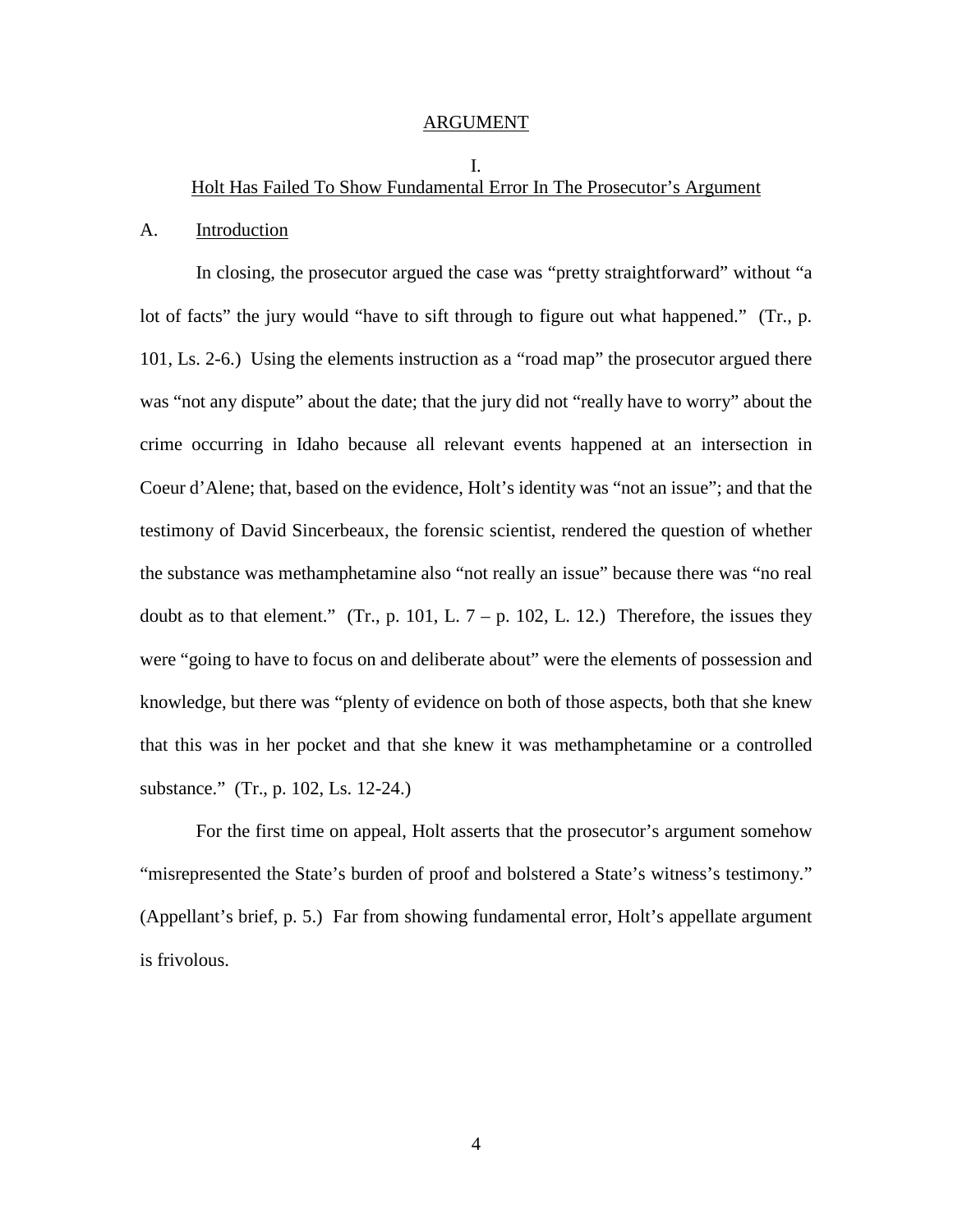### B. Standard Of Review

"When prosecutorial misconduct is not objected to at trial, Idaho appellate courts may only order a reversal when the defendant demonstrates that the violation in question qualifies as fundamental error." State v. Perry, 150 Idaho 209, 227, 245 P.3d 961, 979 (2010). To prevail on a claim of fundamental error a defendant must demonstrate (1) violation of an unwaived constitutional right; (2) that the error is clear or obvious and lack of objection was not tactical; and (3) prejudice. Id. at 226, 245 P.3d at 978.

## C. The Prosecutor's Argument That There Was "No Real Doubt" That The Substance Was Methamphetamine Was Entirely Proper

A prosecutor has considerable latitude in closing argument. State v. Severson, 147 Idaho 694, 720, 215 P.3d 414, 440 (2009); State v. Porter, 130 Idaho 772, 786, 948 P.2d 127, 141 (1997); State v. Priest, 128 Idaho 6, 14, 909 P.2d 624, 632 (Ct. App. 1995). He or she is entitled to argue all reasonable inferences from the evidence in the record. Severson, 147 Idaho at 720, 215 P.3d at 440; Porter, 130 Idaho at 786, 948 P.2d at 141 (citing State v. Garcia, 100 Idaho 108, 110, 594 P.2d 146, 148 (1979)). Prosecutorial misconduct occurs where the prosecutor "so infect[s] the trial with unfairness as to make the resulting conviction a denial of due process." State v. Sanchez, 142 Idaho 309, 318, 127 P.3d 212, 221 (Ct. App. 2005).

The Idaho Supreme Court has reiterated the importance of reviewing closing arguments in light of their improvisational nature, noting that "in reviewing allegations of prosecutorial misconduct [the appellate court] must keep in mind the realities of trial." State v. Field, 144 Idaho 559, 571, 165 P.3d 273, 285 (2007) (quoting State v. Estes, 111 Idaho 423, 427-428, 725 P.2d 128, 132-133 (1986)). Furthermore, "[t]he right to due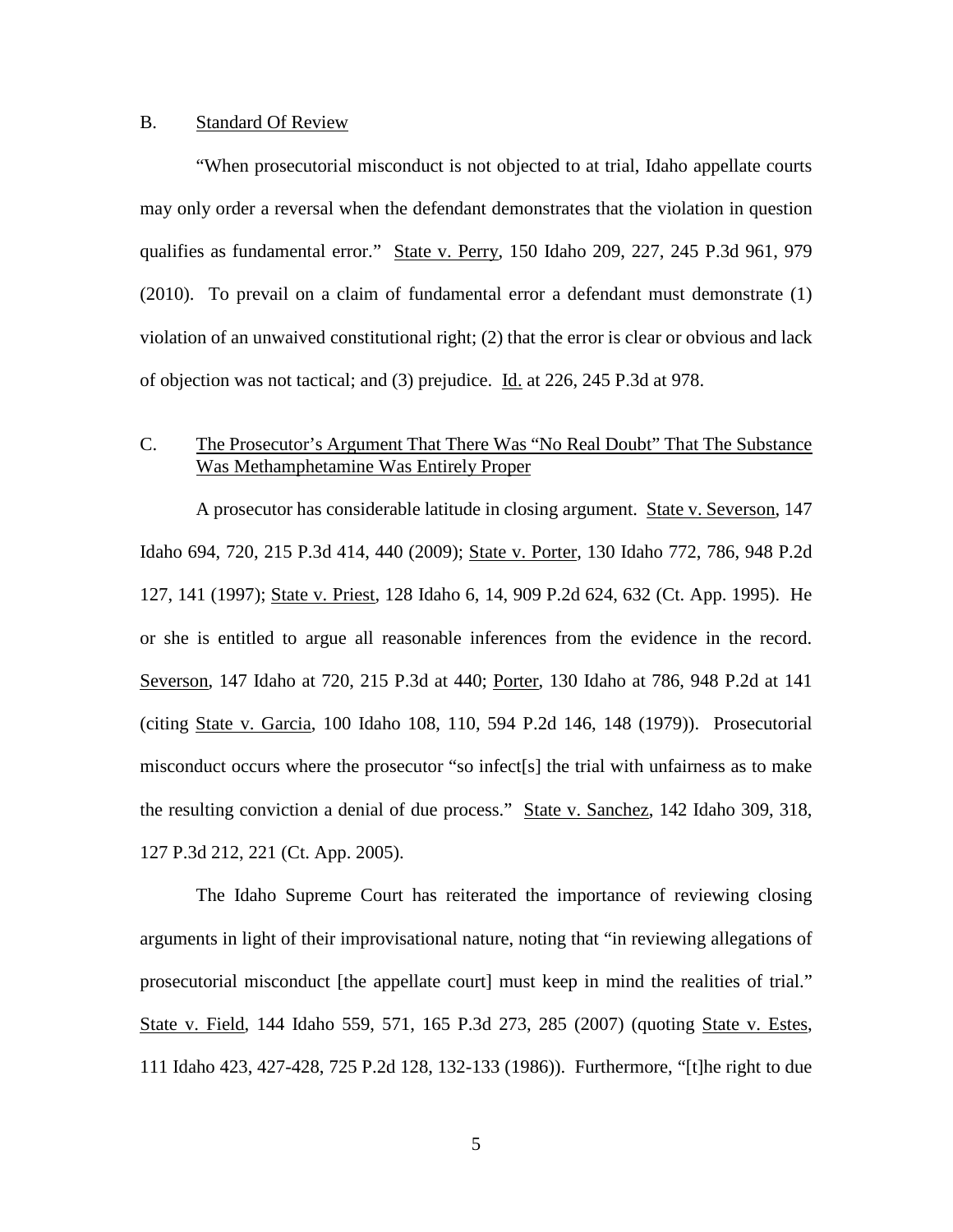process does not guarantee a defendant an error-free trial but a fair one," and the function of appellate review is "not to discipline the prosecutor for misconduct, but to ensure that any such misconduct did not interfere with the defendant's right to a fair trial." State v. Reynolds, 120 Idaho 445, 451, 816 P.2d 1002, 1008 (Ct. App. 1991).

The prosecutor in this case went through the elements instruction and argued that there were several issues not really contested in the case.  $(Tr, p. 101, L. 7 - p. 102, L. 12.)$ One of those was whether the substance was methamphetamine, which was "not really an issue" because an experienced forensic scientist "tested this substance" and found it was methamphetamine. (Tr., p. 102, Ls. 4-14.) This was consistent with the evidence. David Sincerbeaux testified he was a forensic scientist with the state lab and had been an "analytical chemist since 1985." (Tr., p. 71, Ls. 9-20.) Testing suspected controlled substances was a regular part of his job and he employed methods generally accepted in his field to be reliable. (Tr., p. 71, L. 21 – p. 72, L. 21.) Sincerbeaux testified that he had tested the substance in question and determined it contained methamphetamine. (Tr., p. 72, L. 22 – p. 74, L. 2.) The only cross-examination conducted by the defense confirmed that Sincerbeaux had tested only a random sample of the substance and had not tested all of the substance. (Tr., p. 74, Ls. 7-23.) The prosecutor's argument there was "no real doubt" the substance was methamphetamine was entirely proper. See State v. Hodges, 105 Idaho 588, 591, 671 P.2d 1051, 1054 (1983) (argument that lab analyst's testimony the substance was cocaine was "uncontradicted" was proper argument on weight of evidence).

On appeal Holt argues fundamental error because "the prosecutor's directives to the jury eliminated the State's burden to prove the identity of the substance, thereby lowering the State's burden" and "improperly bolstered the testimony of its witness, which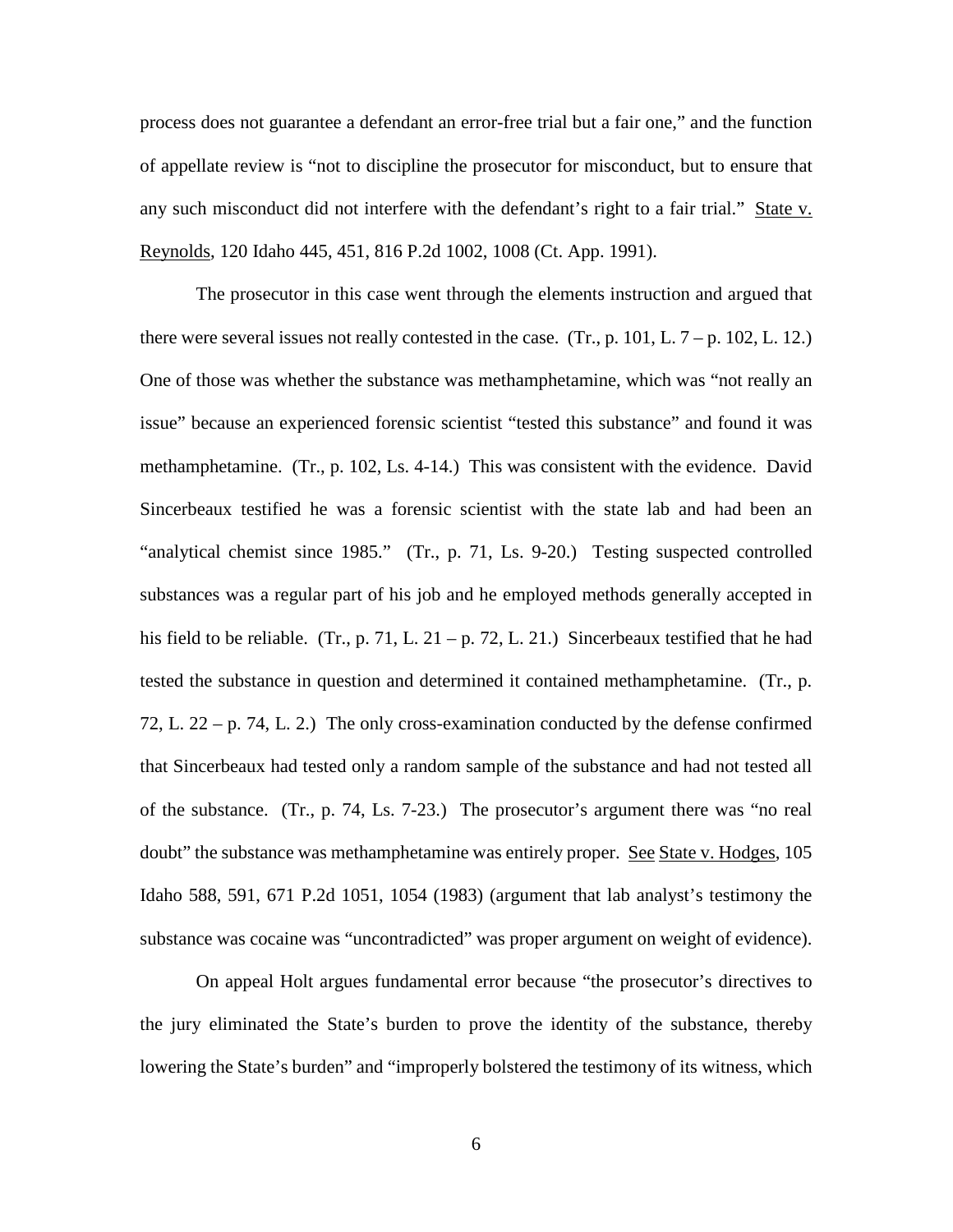appealed to the passions and prejudices of the jury and violated Ms. Holt's right to due process and a fair trial." (Appellant's brief, pp. 8-9.) This argument is facially frivolous. As shown above, rather than fundamental error, the argument that the evidence was so overwhelming as to show no doubt and create no issue that the substance was methamphetamine was entirely proper.

#### II.

## Holt Has Failed To Show Fundamental Error In The District Court's Colloquy With Holt At Sentencing

### A. Introduction

At sentencing the district judge engaged Holt in a lengthy colloquy. (Tr., p. 148, L. 19 – p. 161, L. 18.) The subjects included that the judge was not bound by the parties' recommendation for a retained jurisdiction (Tr., p. 148, Ls. 19-22); that she would get the "worst outcome of the two judges" handling her different cases in the sense that if one ordered an executed sentence she would serve time  $(Tr, p. 148, L. 23 - p. 149, L. 16)$ ; that she understood there were different judges on the cases because she had exercised her right to disqualify him on the other case (Tr., p. 149, L.  $17 - p$ , 150, L. 10); Holt's decision to abscond after trial (Tr., p. 152, L.  $2 - p$ . 153, L. 1); Holt's failure to provide urine samples for drug testing as ordered (Tr., p. 153, L.  $2-p$ . 154, L. 10); her other failures to appear in the case (Tr., p. 154, L.  $11 - p$ . 155, L. 12); whether she had a drug problem and whether her evaluation and PSI indicated she did not have a drug problem because she lied in those evaluations (Tr., p. 155, L. 13 – p. 160, L. 8); and whether her trial testimony about putting on clothes destined for Goodwill was true (Tr., p. 160, Ls. 9-25). Holt did not object to any of the judge's questions. (Tr., p. 148, L.  $19 - p$ . 160, L. 25.)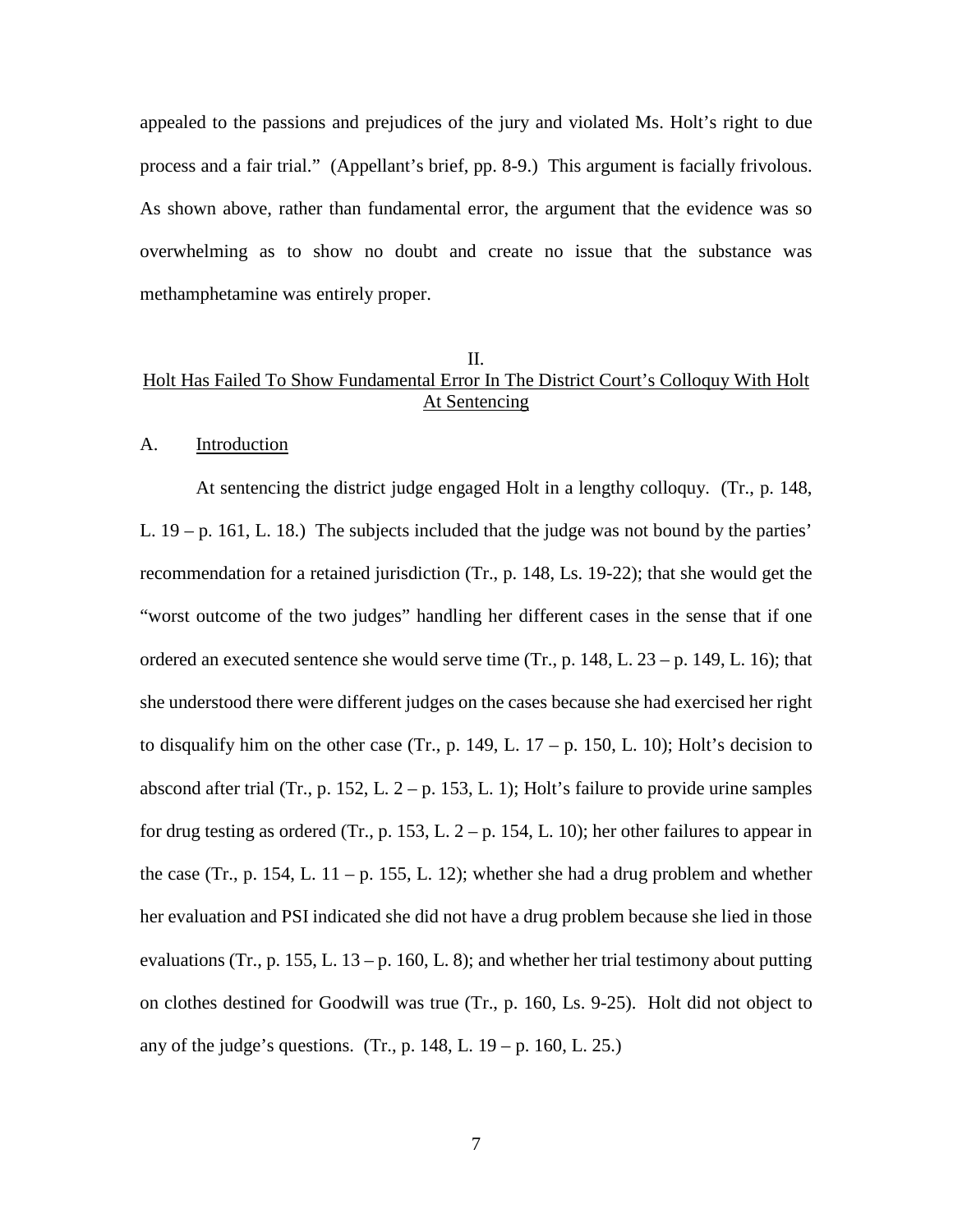For the first time on appeal, Holt "asserts that her rights to appeal, to due process, and to maintain her innocence … were violated when the district court, at the sentencing hearing, asked her repeatedly [sic] whether she was going to 'stick by her story' that she testified to at trial." (Appellant's brief, p. 13.) Review of the record in light of applicable legal standards shows this argument is without merit. First, Holt did not object to the questions, and therefore did not preserve any claims of error in asking them and does not claim, much less demonstrate, fundamental error. Second, even if Holt were not required to show fundamental error she has shown no error.

## B. Standard Of Review

To prevail on a claim of fundamental error a defendant must demonstrate (1) violation of an unwaived constitutional right; (2) that the error is clear or obvious and lack of objection was not tactical; and (3) prejudice. Perry, 150 Idaho at 226, 245 P.3d at 978.

## C. Holt Has Shown No Error, Much Less Fundamental Error

In Idaho "the sentencing judge is entitled to consider a wide range of relevant evidence when he evaluates what the appropriate sentence for each particular defendant he sentences must be." Sivak v. State, 112 Idaho 197, 214, 731 P.2d 192, 209 (1986). "The duty of the trial court to provide an individualized sentence requires that the court have access to the broadest possible range of information about the defendant." State v. Howry, 127 Idaho 94, 95, 896 P.2d 1002, 1003 (Ct. App. 1995). Although "it is impermissible for a trial court to attempt to coerce a defendant into acknowledging guilt through threats of harsher punishment," a court may "properly consider a defendant's refusal to acknowledge guilt when evaluating the defendant's rehabilitation potential because acknowledgment of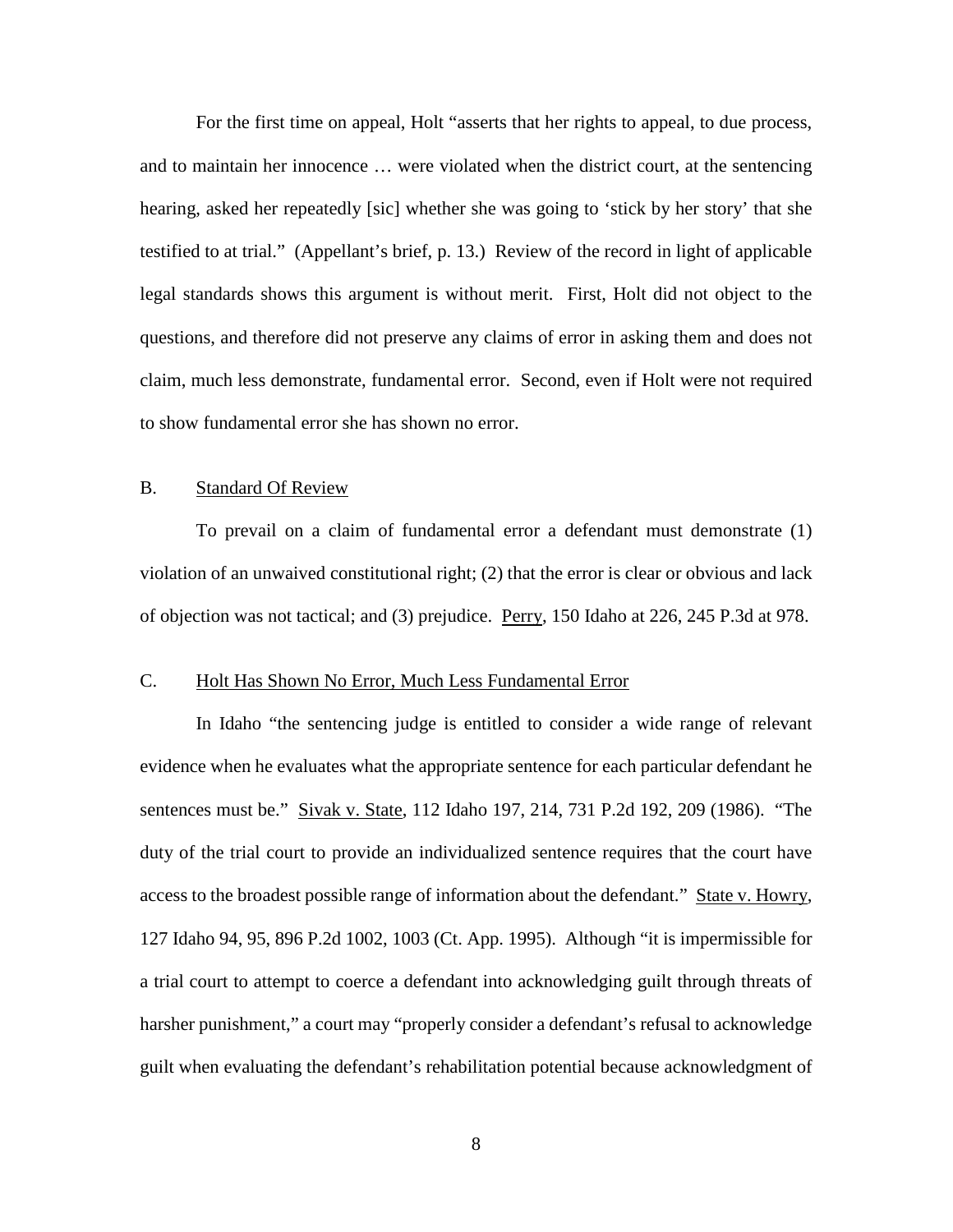guilt is a critical first step toward rehabilitation." State v. Kellis, 148 Idaho 812, 815, 229 P.3d 1174, 1177 (Ct. App. 2010). Relevant to this case, a "defendant's truthfulness or mendacity while testifying on his own behalf, almost without exception, has been deemed probative of his attitudes toward society and prospects for rehabilitation and hence relevant to sentencing." United States v. Grayson, 438 U.S. 41, 50 (1978). Nor does considering whether the defendant lied when testifying at trial improperly infringe or interfere with the exercise of other rights. Id. at 54-55; United States v. Dunnigan, 507 U.S. 87, 96-98 (1993).

As part of his colloquy with Holt the judge asked if the version of events she testified to at trial was true, and Holt maintained it was even though, the judge noted, it had been rejected unanimously by the jury. (Tr., p. 160, Ls. 9-18.) The judge stated he found the story "preposterous" and asked if Holt wanted to "stick by that story" and Holt answered that she did. (Tr., p. 160, Ls. 19-24.) Because a sentencing court can consider whether the defendant offered false testimony in her trial, and the district court here concluded that Holt had in fact done so, giving Holt the opportunity to address the court's concerns was not error. Dunnigan, 507 U.S. at 96-98; Grayson, 438 U.S. at 50.

Holt argues that by asking about her version of events as told at trial the district court "sought to elicit a confession from Ms. Holt that she did not truthfully testify at trial essentially asking her to admit that she had perjured herself when testifying at her trial." (Appellant's brief, p. 17.) Although the state believes that the court had already concluded that Holt had testified falsely and was merely giving her the opportunity to address that finding, the more important point here is that the district court did not act improperly by exploring this issue generally at sentencing. Rather, as shown above, the district court was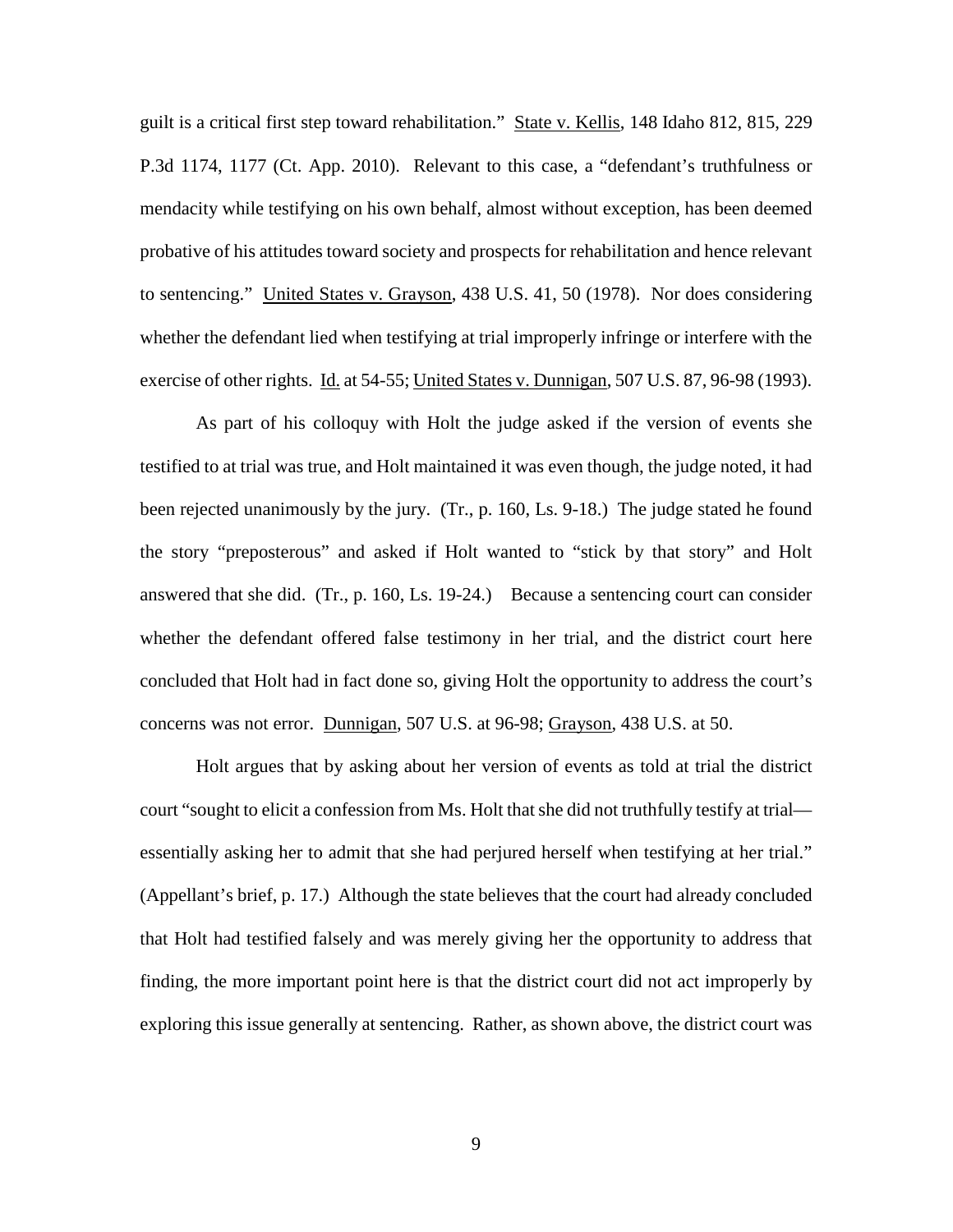well within its discretion to consider whether Holt had testified truthfully or mendaciously in the trial.

Even if Holt could show error, such error was not prejudicial.<sup>[2](#page-13-0)</sup> Holt contends that it "appears" her underlying sentence was affected by the claimed error because it was higher than that recommended by the prosecution. (Appellant's brief, p. 17.) However, the district court specifically stated that Holt's "decision to tell the truth today doesn't have any effect on my sentence" and that the sentence was "driven" by Holt's "utter disregard" for orders to appear in court and provide urinalysis and the "new very serious" charge of possession with intent to deliver. (Tr., p. 163, Ls. 4-11.) Holt's speculation notwithstanding, nothing in the record indicates the district court was "improperly influenced by her continuing denial of guilt." (Appellant's brief, p. 17.)

The district court in this case properly considered at sentencing whether Holt had lied in her testimony at trial and properly inquired on that issue in a colloquy with Holt. Holt has failed to show error of any sort, much less fundamental error. In addition, nothing in the record suggests Holt was prejudiced. For any and all of these reasons, Holt has shown no reversible error in her sentence.

 $\overline{a}$ 

<span id="page-13-0"></span> $2$  Although the state contends that Holt has the burden of establishing fundamental error, and therefore the burden of showing prejudice, the error is also harmless under the conventional harmless error standard. Errors in sentencing proceedings are not reversible if they were "harmless beyond a reasonable doubt." State v. Smith, 122 Idaho 164, 168, 832 P.2d 337, 341 (Ct. App. 1992).